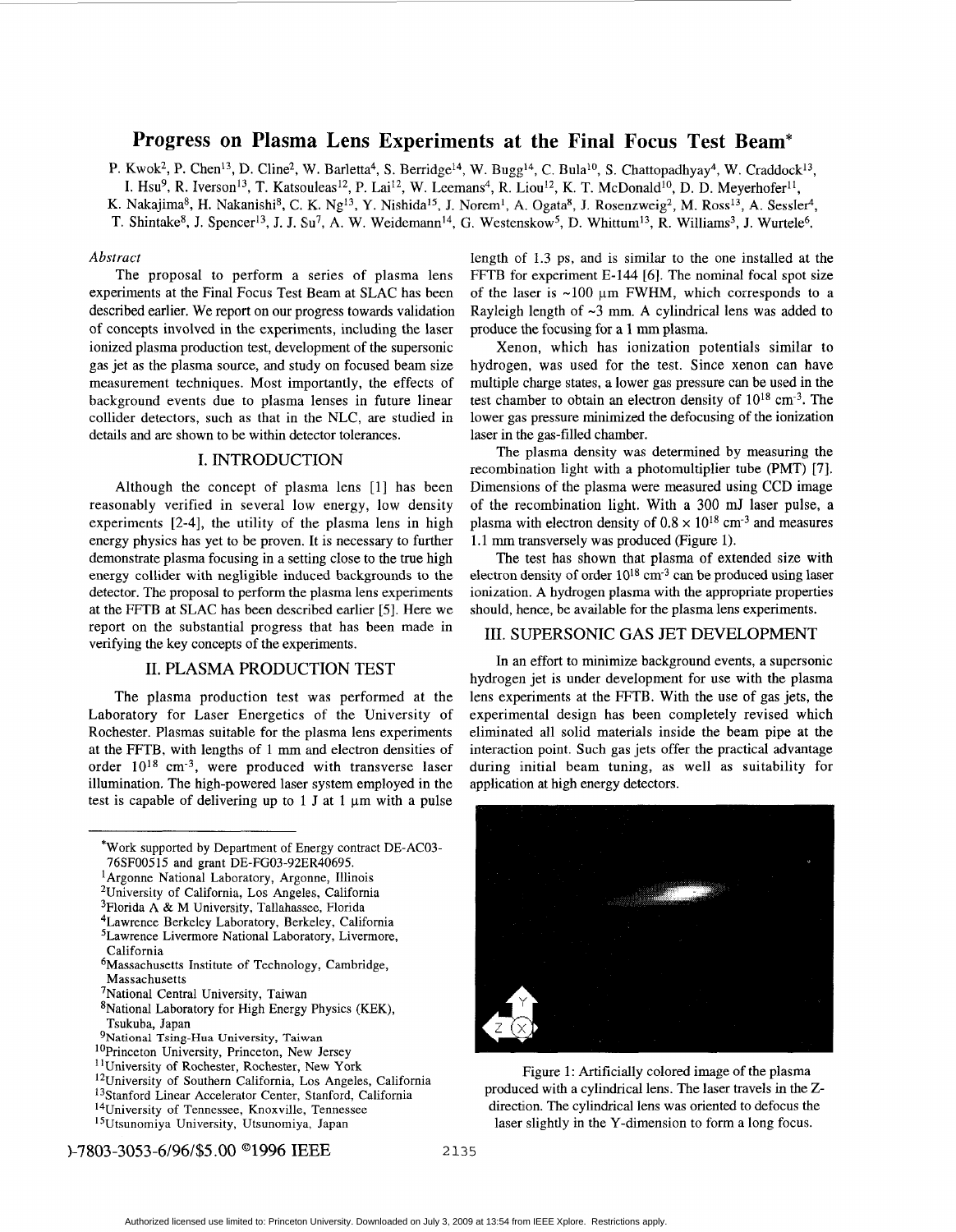

Figure 2: Transverse profile of the supersonic gas jet measured at Rochester.

The gas jet is delivered through a simple axis-symmetric converging/diverging nozzle with an opening angle of  $10^{\circ}$  and a throat diameter of  $75 \mu m$ . Continuous operation of the gas jet alleviates vibration problems associated with pulsed gas jets. Nominal operating pressure of the nozzle is designed to be 2,000 psia, which gives a gas density of  $\sim 2.5 \times 10^{18}$  cm<sup>-3</sup> at the nozzle exit. The operating pressure can be substantially lowered with the use of liquid nitrogen pre-cooling.

The first generation nozzle design is based on a simple one-dimensional gas dynamics model that assumes an ideal gas in steady-state, isentropic flow *[8].* **A** procedure was developed to produce the copper nozzle using conventional machining techniques combinedwith an extrusion process to achieve the final throat diameter.

Preliminary testing of the nozzle at low operating pressure (-40 psia) has been performed at the University of Rochester. The nozzle was moved relative to the laser so that a rough profile can be measured (Figure 2). Since the nozzlewas not operating at its designed pressure, the gas density obtainable was far lower than  $10^{18}$  cm<sup>-3</sup>. However, the gas density attained agrees reasonably well with prediction.

Vacuum testing of the nozzle has started recently to check the vacuum pumping requirements for operating the gas jet in the FFTB. The nozzle was installed into a test system that approximates a differential beam line vacuum pumping system with two turbo molecular pumps giving a combined pumping capacity of 365 liter/sec. The gas from the nozzle is collected through an orifice by two mechanical pumps with a combined pumping capacity of 33 liter/sec. Initial results are not as positive as we have expected and are still under investigation. One of the concerns is the underexpansion of the gas jet due to a high exit pressure relative to the stagnation pressure, causing shock waves to disrupt the flow pattern *[8].* 

## IV. BEAM SIZE MEASUREMENTS

#### **A.** *Laser-Compton Monitor*

The Laser-Compton Monitor developed by Tsumoru Shintake [9] is installed in the FFTB and has been



Figure 3: Schematic of the simplified version of the Laser-Compton Monitor.

successfully operated there<sup>[10]</sup> to measure beam sizes of less than 100 nm. For the plasma lens experiments, **a** simplified version of the monitor is being developed for installation at the plasma lens focus (Figure 3). The Compton-scattered photons will be observed by the same detector that measures the bremsstrahlung photons from the wire scanners.

#### *B. Measurement of the Compton-Scattered Electrons*

As a supplementary measurement to the Comptonscattered photons from the Laser-Compton Monitor, we intend to measure the spectrum of the Compton-scattered electrons using the existing E-144 Electron Calorimeter (ECal). The segmented calorimeter is located just downstreamof the permanent dump magnets of the FFTB beam line, and provides a spectrometric analysis of the electrons.

ECal is a silicon calorimeter with tungsten as radiator, consisting of 23 layers of 3.5 mm tungsten, **1.04** mm air, and 0.300 mm silicon sandwiched between two pieces of 0.83 mm G10. The silicon wafers are subdivided into 1.6 by 1.6 cm  $^2$ pads, where each layer has 4 such pads horizontally and 12 vertically. The silicon pads are ganged together in depth to form towers, where 4 longitudinal segments are read out separately for each tower. ECal sits on a stage which allows it to be moved up towards the beam line. Electrons from the beam will hit the center *2* (of 4) horizontal pads, so that the outer pads can possibly be used for backgrounds subtraction.

The modulation depth in the number of Comptonscattered electrons is determined by measuring the energies deposited in several rows of ECal both above and below the